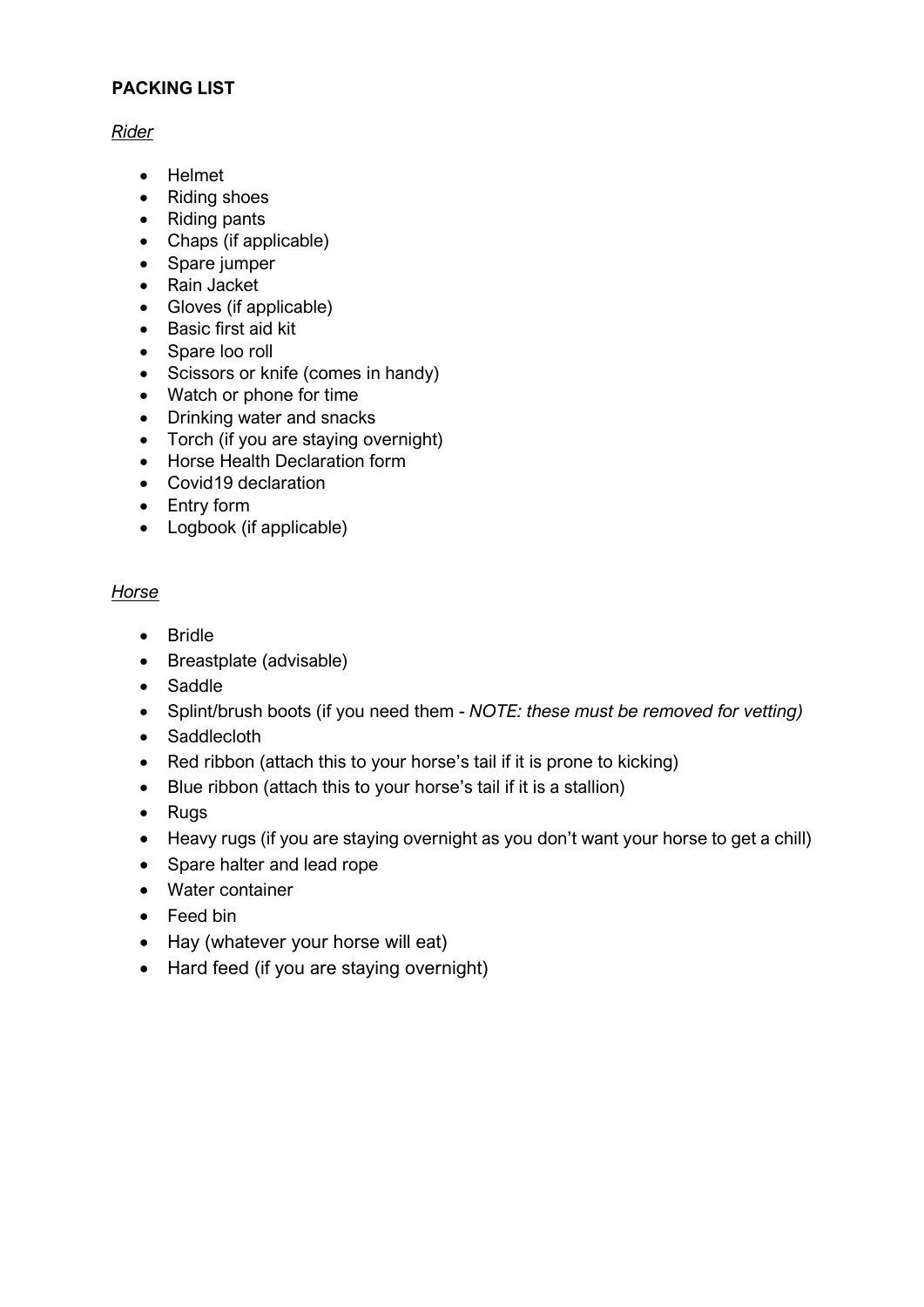## *Strapping*

- Plastic buckets
- Metal bucket (can be handy to put on the fire for warm water if weather is very cold)
- Sponge
- Scraper
- Towel plus spares
- Cotton rug
- Wool rug (useful to go over your horse's rump if the weather is cool a cold horse is a stiff horse and this can be enough to cause a vet out)
- Hoof pick (TIP: always clean out your horse's feet before vetting a stuck stone or stick can cause lameness or gait change resulting in vet out)
- Hoof brush
- Mane/tail brush
- Stethoscope or heart rate monitor (if you have one)
- Brush

# *Overnight*

- Swag
- Doona
- Pillows
- Extra blanket (important as it can be much colder than you expect sleeping in the float)
- Camping chair
- Folding camping table (comes in handy for food and drink)
- Food and water (most rides will have hot food and coffee available if you don't want to bring your own)
- Electric fence zapper with fresh batteries (if applicable)
- Metal yards (if applicable)
- Star posts and/or step-ins (if applicable)
- Electric tape (if applicable)
- Electric fence gate handles (if applicable)

## *Camping Area*

- The 10km and 20km riders will have a designated parking area
- When selecting your spot, check the slope of the land as you want you float ideally to sit flat (especially if you are sleeping overnight as you do not want your head facing downhill). Choose the direction you park in based on this.
- When setting up your horse area, allow for about 2 metres between your yard and the neighbouring yard. Never put horses on top of one another.
- Make separate yards for each horse (even if they are paddock mates). If one yard gets destroyed then it will not affect the next horse's yard.
- Place your yard beside your float or vehicle allowing for strapping space and camping area. Do not take up any more space than what you need.
- Do not set your horse up right next to a stallion